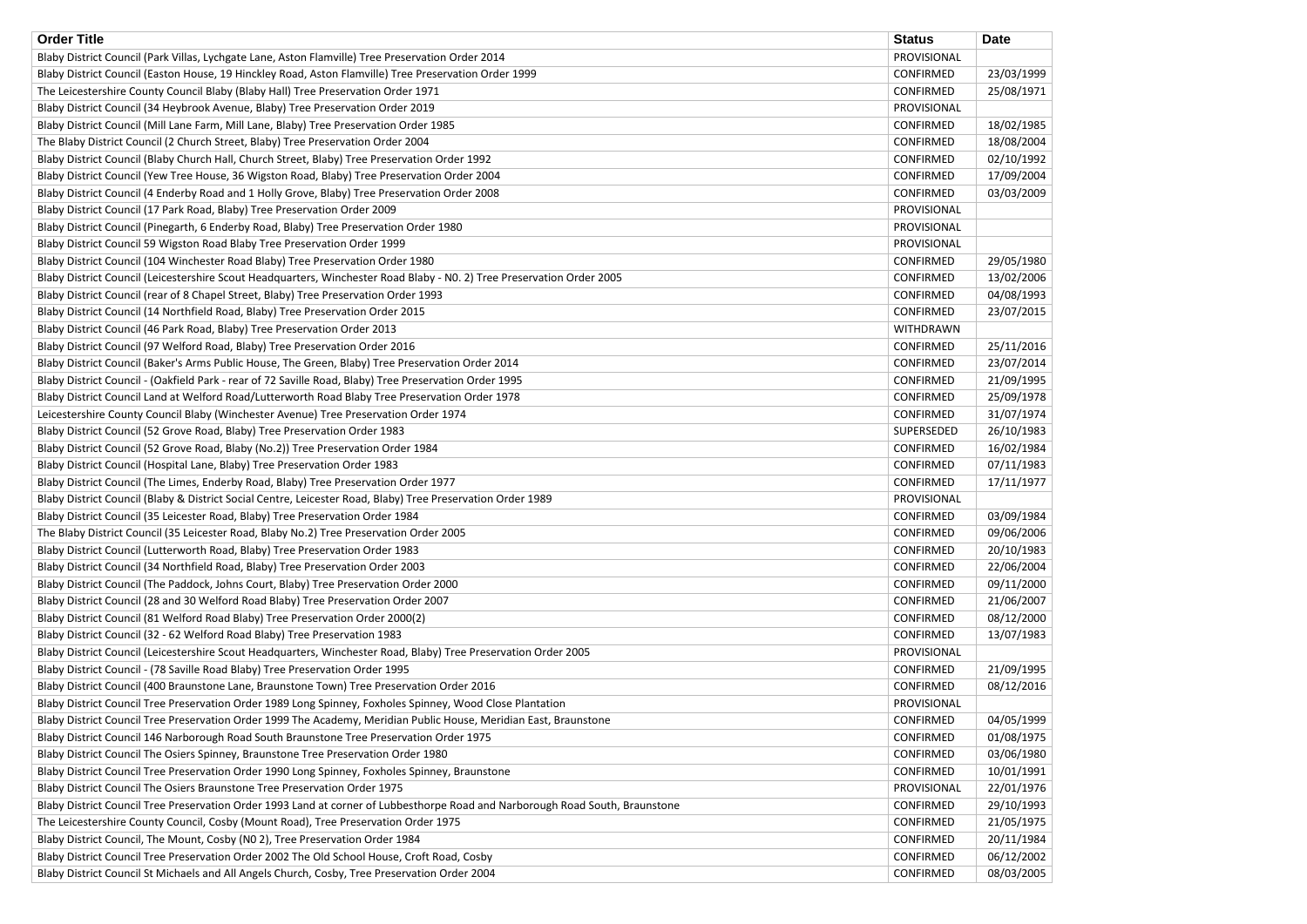| <b>Order Title</b>                                                                                             | <b>Status</b>          | <b>Date</b> |
|----------------------------------------------------------------------------------------------------------------|------------------------|-------------|
| Blaby District Council, Main Street, Cosby, Tree Preservation Order 1977                                       | <b>CONFIRMED</b>       | 21/09/1977  |
| Blaby District Council (The Ridges, Main Street, Cosby) Tree Preservation Order 2012                           | SUPERSEDED             |             |
| Blaby District Council 26, 27 & 28 Elm Tree Road, Cosby Tree Preservation Order 1986                           | CONFIRMED              | 08/09/1986  |
| Blaby District Council The Vicarage, Main Street, Cosby Tree Preservation Order 1985                           | CONFIRMED              | 04/04/1985  |
| Leicestershire County Council, Cosby, Tree Preservation Order 1970                                             | <b>CONFIRMED</b>       | 24/05/1971  |
| Blaby District Council (The Ridges, Main Street, Cosby) Tree Preservation Order 2013                           | PROVISIONAL            |             |
| Leicestershire County Council Cosby (The Mount) Tree Preservation Order 1971                                   | SUPERSEDED             | 26/05/1972  |
| Leicestershire County Council, Cosby (Croft Road) Tree Preservation Order 1974                                 | <b>CONFIRMED</b>       | 21/11/1974  |
| Blaby District Council (Orchard Lane Countesthorpe) Tree Preservation Order 1984                               | <b>CONFIRMED</b>       | 04/12/1984  |
| Blaby District Council (The Vineries, Station Road, Countesthorpe) Tree Preservation Order 1978                | <b>CONFIRMED</b>       | 07/07/1978  |
| Blaby District Council Peatling Road (Allotment Gardens) Countesthorpe                                         | CONFIRMED              | 06/02/1975  |
| Blaby District Council (74 Cosby Road, Countesthorpe), Tree Preservation Order 1991                            | <b>CONFIRMED</b>       | 20/11/1991  |
| Blaby District Council (Waterloo Crescent, Countesthorpe) Tree Preservation Order 1983                         | CONFIRMED              | 23/02/1983  |
| Leicestershire County Council Countesthorpe (Peatling Road) Tree Preservation Order 1974                       | <b>CONFIRMED</b>       | 23/04/1974  |
| Blaby District Council (Maple Avenue, Countesthorpe Tree Preservation Order 1982                               | <b>CONFIRMED</b>       | 17/08/1982  |
| Blaby District Council (15 Linden Avenue, Countesthorpe) Tree Preservation Order 1983                          | CONFIRMED              | 14/10/1983  |
| Blaby District Council (52 Springwell Drive, Countesthorpe) Tree Preservation Order 2007                       | CONFIRMED              | 29/02/2008  |
| Blaby District Council (Hospital Lane to Countesthorpe) (Former Railway                                        | CONFIRMED              | 14/01/1992  |
| Blaby District Council (Cosby Road, Countesthorpe) Tree Preservation Order 1982                                | <b>CONFIRMED</b>       | 01/10/1982  |
| Blaby District Council (80 Cosby Road, Countesthorpe), Tree Preservation Order 2007                            | CONFIRMED              | 23/11/2007  |
| Blaby District Council (Chestnut Close, Countesthorpe) Tree Preservation Order 2019                            | <b>UNCONFIRMED</b>     | 19/11/2019  |
| Blaby District Council (33A Winchester Road, Countesthorpe) Tree Preservation Order 2019                       | <b>UNCONFIRMED</b>     | 11/02/2020  |
| Blaby District Council (Brook Court, Countesthorpe) Tree Preservation Order 2019                               | <b>UNCONFIRMED</b>     | 31/10/2019  |
| Blaby District Council (11 Linden Avenue, Countesthorpe) Tree Preservation Order 2018                          | CONFIRMED              | 24/01/2019  |
| Blaby District Council The Woodlands, Countesthorpe Tree Preservation Order 2016                               | <b>CONFIRMED</b>       | 18/08/2016  |
| Blaby District Council (8-9 The Drive, Countesthorpe) Tree Preservation Order No. 2                            | CONFIRMED              | 24/10/2017  |
| Blaby District Council (8-9 The Drive, Countesthorpe) Tree Preservation Order 2017                             | <b>UNCONFIRMED</b>     | 24/08/2017  |
| Blaby District Council (Willoughby Road, Countesthorpe No. 2) Tree Preservation Order 2017                     | <b>CONFIRMED</b>       | 22/11/2017  |
| Leicestershire County Council Countesthorpe (Gwendoline Drive), Tree Preservation Order 1972                   | CONFIRMED              | 16/05/1972  |
| The Leicestershire County Council Countesthorpe (Leicester Road) Tree Preservation Order 1965                  | CONFIRMED              | 16/07/1965  |
| Leicestershire County Council Countesthorpe (Linden House) Tree Preservation Order 1970                        | <b>CONFIRMED</b>       | 01/05/1972  |
| Blaby District Council (Land to the South of 6 Willoughby Road, Countesthorpe) Tree Preservation Order 1990    | CONFIRMED              | 10/01/1991  |
| Blaby District Council (Station Road, Countesthorpe) Tree Preservation Order 1975                              | PROVISIONAL            |             |
| Blaby District Council (50 Station Road, Countesthorpe) Tree Preservation Order 1987                           | CONFIRMED              | 08/10/1987  |
| Blaby District Council (Land off The Rowans, Countesthorpe) Tree Preservation Order 1987                       | CONFIRMED              | 08/10/1987  |
| Blaby District Council (Land to the rear of 37-43 Winchester Road, Countesthorpe) Tree Preservation Order 2007 | CONFIRMED              | 10/12/2007  |
| Blaby District Council (Willoughby Road, Countesthorpe) Tree Preservation Order 1976                           | <b>CONFIRMED</b>       | 05/01/1977  |
| Blaby District Council (Willoughby Road/Beechings Close, Countesthorpe) Tree Preservation Order 1977           | <b>CONFIRMED</b>       | 12/12/1977  |
| Blaby District Council (Gwendoline Drive, Countesthorpe) Tree Preservation Order 1974                          | <b>WITHDRAWN</b>       |             |
|                                                                                                                | CONFIRMED              |             |
| Blaby District Council (3 Station Road, Countesthorpe) Tree Preservation Order 2004)                           |                        | 03/02/2005  |
| Blaby District Council (35 Winchester Road, Countesthorpe) Tree Preservation Order 1983                        | <b>CONFIRMED</b>       | 04/01/1984  |
| Blaby District Council (Land to the North of The Leyslands, Countesthorpe) Tree Preservation Order 1996        | CONFIRMED              | 05/07/1996  |
| Blaby District Council (22 Peatling Road, Countesthorpe) Tree Preservation Order 1979                          | CONFIRMED              | 14/11/1979  |
| Blaby District Council (Land Adjacent 7 Peatling Road, Countesthorpe) Tree Preservation Order 1988             | PROVISIONAL            |             |
| Blaby District Council (Former Railway, rear of Gwendoline Drive, Countesthorpe) Tree Preservation Order 1992  | CONFIRMED              | 26/02/1992  |
| Blaby District Council (60 Station Road, Countesthorpe) Tree Preservation Order 2010                           | PROVISIONAL            |             |
| Blaby District Council Tree Preservation Order 1997 (Corner of Leicester Road/New Street, Countesthorpe)       | <b>TREE</b><br>REMOVED |             |
| Blaby District Council (Gillam Butts, Countesthorpe) Tree Preservation Order 1974                              | PROVISIONAL            | 06/01/1975  |
|                                                                                                                |                        |             |

| <b>Date</b> |
|-------------|
| 21/09/1977  |
|             |
|             |
| 08/09/1986  |
| 04/04/1985  |
| 24/05/1971  |
|             |
| 26/05/1972  |
| 21/11/1974  |
| 04/12/1984  |
|             |
| 07/07/1978  |
| 06/02/1975  |
| 20/11/1991  |
| 23/02/1983  |
| 23/04/1974  |
| 17/08/1982  |
| 14/10/1983  |
| 29/02/2008  |
| 14/01/1992  |
| 01/10/1982  |
| 23/11/2007  |
| 19/11/2019  |
|             |
| 11/02/2020  |
| 31/10/2019  |
| 24/01/2019  |
| 18/08/2016  |
| 24/10/2017  |
| 24/08/2017  |
| 22/11/2017  |
| 16/05/1972  |
| 16/07/1965  |
| 01/05/1972  |
| 10/01/1991  |
|             |
| 08/10/1987  |
|             |
| 08/10/1987  |
| 10/12/2007  |
| 05/01/1977  |
| 12/12/1977  |
|             |
| 03/02/2005  |
| 04/01/1984  |
| 05/07/1996  |
| 14/11/1979  |
|             |
| 26/02/1992  |
|             |
|             |
|             |
| 06/01/1975  |
|             |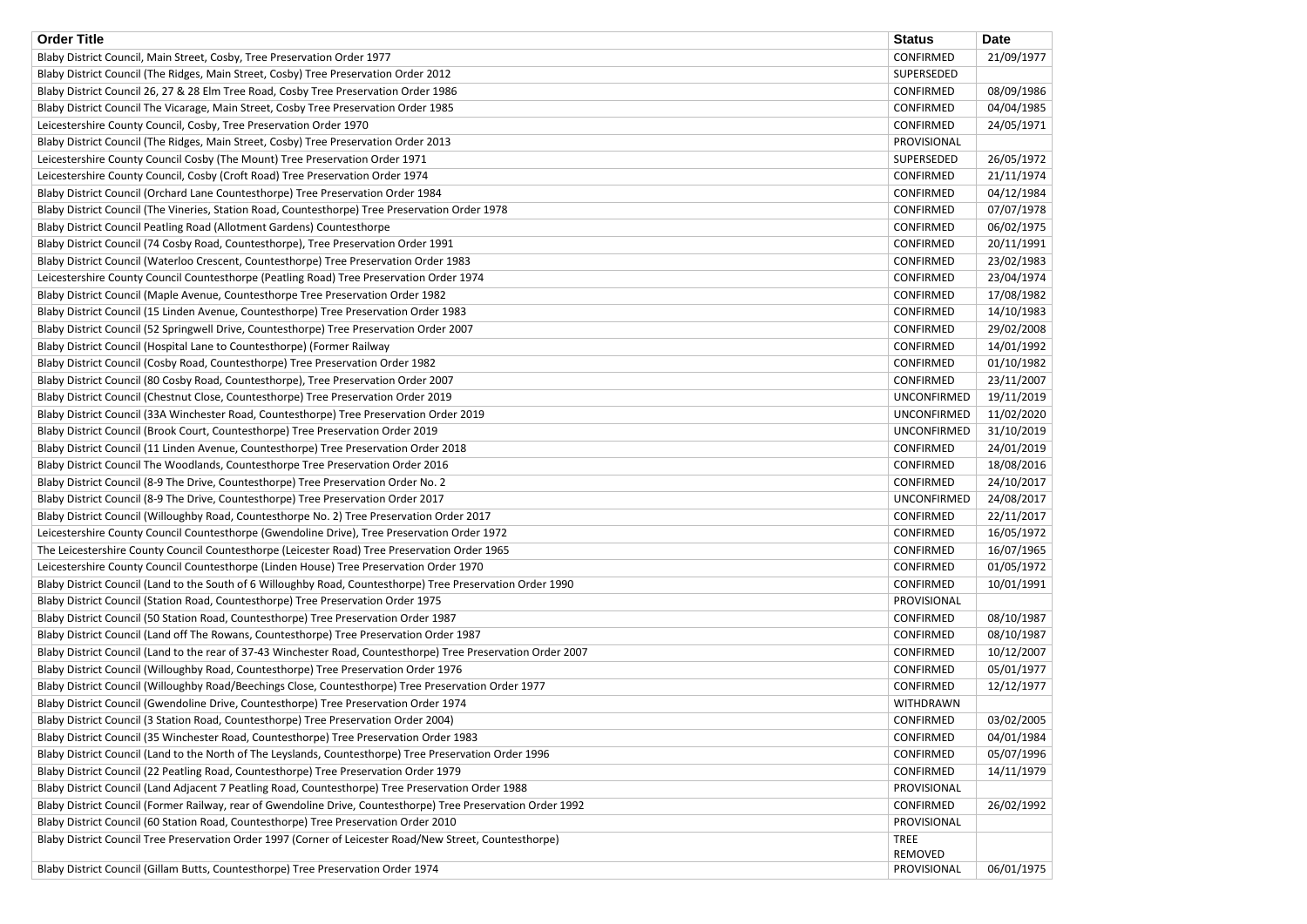| <b>Order Title</b>                                                                                           | <b>Status</b>      | <b>Date</b> |
|--------------------------------------------------------------------------------------------------------------|--------------------|-------------|
| Blaby District Council (7 The Square, Countesthorpe) Tree Preservation Order 2011                            | CONFIRMED          | 22/08/2011  |
| Blaby District Council (The Leyslands, Countesthorpe) Tree Preservation Order 1989                           | <b>CONFIRMED</b>   | 13/06/1989  |
| Blaby District Council (Arbor Road Croft) Tree Preservation Order 1976                                       | CONFIRMED          | 15/10/1976  |
| Blaby District Council (33 Arbor Road, Croft) Tree Preservation Order 1976                                   | CONFIRMED          | 13/06/1977  |
| Blaby District Council (Fox Leys, Huncote Road, Croft) Tree Preservation Order 2018                          | CONFIRMED          | 26/11/2018  |
| Leicester County Council Croft Tree Preservation Order 1969                                                  | CONFIRMED          | 30/06/1971  |
| Blaby District Council (The Oaklands, Stanton Road, Elmesthorpe) Tree Preservation Order 1979                | PROVISIONAL        |             |
| Blaby District Council (The Rectory and Glebe, Huncote Road, Croft) Tree Preservation Order 1981             | CONFIRMED          | 23/09/1981  |
| Blaby District Council (24 & 26 Arbor Road Croft) Tree Preservation Order 2007                               | <b>UNCONFIRMED</b> | 16/08/2007  |
| Blaby District Council (Rear of 22 Brookes Avenue, Croft, Leicester) Tree Preservation Order 1996            | CONFIRMED          | 09/01/1997  |
| Blaby District Council (Winston Avenue, Croft) Tree Preservation Order 2019                                  | <b>CONFIRMED</b>   | 15/01/2020  |
| Blaby District Council Burbage Common Road/Station Road Elmesthorpe Tree Preservation Order 1993             | CONFIRMED          | 02/02/1994  |
| Blaby District Council (4A Bridle Path Road Elmesthorpe) Tree Preservation Order 1985                        | CONFIRMED          | 05/12/1985  |
| Blaby District Council (Badgers Mount Hotel, Elmesthorpe) Tree Preservation Order 2018                       | CONFIRMED          | 26/02/2019  |
| The Leicestershire County Council Elmesthorpe Tree Preservation Order 1970                                   | <b>CONFIRMED</b>   | 06/10/1971  |
| Blaby District Council Station Road Elmesthorpe Tree Preservation Order 1984                                 | CONFIRMED          | 20/12/1984  |
| Blaby District Council 2 Gayton Heights Conery Lane, Enderby, Tree Preservation Order 1998                   | CONFIRMED          | 23/03/1999  |
| Blaby District Council Conery Lane Enderby Tree Preservation Order 1975                                      | CONFIRMED          | 22/01/1976  |
| Blaby District Council Grove Farm, Enderby and Lubbesthorpe Tree Preservation Order 1981                     | PROVISIONAL        |             |
| Blaby District Council (Land rear of 2-14 George Street, Enderby) Tree Preservation Order 1999               | CONFIRMED          | 14/07/1999  |
| Blaby District Council (211 Leicester Road, Enderby) Tree Preservation Order 2008                            | CONFIRMED          | 29/09/2008  |
| Blaby District Council Church Grounds, Leicester Lane, Enderby, Tree Preservation Order 1977                 | CONFIRMED          | 07/02/1978  |
| The Blaby District Council 29 Blaby Road, Enderby, Tree Preservation Order 2006                              | CONFIRMED          | 15/11/2006  |
| Leicestershire County Council Enderby (No. 2 Hall Walk) Tree Preservation Order 1973                         | CONFIRMED          | 01/06/1973  |
| Leicestershire County Council Enderby (Hall Walk) Tree Preservation Order 1972                               | <b>CONFIRMED</b>   | 23/10/1972  |
| Blaby District Council (Mill Hill / Warren Park Way, Enderby) Tree Preservation Order 2005                   | PROVISIONAL        |             |
| Blaby District Council (Leicester Lane, Enderby) Tree Preservation Order 2008                                | <b>UNCONFIRMED</b> | 12/08/2008  |
| Blaby District Council (229 Leicester Road, Enderby) Tree Preservation Order 2004                            | PROVISIONAL        |             |
| Blaby District Council (Mill Hill/Warren Park Way, Enderby) Tree Preservation Order 2005 (No. 2)             | CONFIRMED          | 07/03/2006  |
| Blaby District Council Aldeby/River Soar, Enderby Tree Preservation Order 1982                               | CONFIRMED          | 19/10/1982  |
| The Blaby District Council 229 Leicester Road Enderby Tree Preservation Order 2004                           | PROVISIONAL        |             |
| Blaby District Council Adjacent The Vicarage, Blaby Road, Enderby, Tree Preservation Order 1989              | CONFIRMED          | 29/01/1990  |
| Blaby District Council The Red House, 1 Broad Street, Enderby, Tree Preservation Order 1976                  | CONFIRMED          | 29/04/1976  |
| Leicesteshire County Council Enderby (Enderby Hall) Tree Preservation Order 1976                             | <b>CONFIRMED</b>   | 28/04/1978  |
| Blaby District Council (Grove Farm, Enderby and Lubbesthorpe) Tree Preservation Order 1981                   | CONFIRMED          | 01/12/1981  |
| Blaby District Council (Quarry Wood, Seine Lane, Enderby) Tree Preservation Order 2010                       | CONFIRMED          | 06/09/2010  |
| Blaby District Council (Fox Covert, Harolds Lane, Enderby) Tree Preservation Order 2009                      | <b>CONFIRMED</b>   | 17/12/2009  |
| Blaby District Council (Enderby United Reformed Church, Chapel Street, Enderby) Tree Preservation Order 2013 | PROVISIONAL        |             |
| Blaby District Council (Free Evangelical Church, Moores Lane, Enderby) Tree Preservation Order 2020          | CONFIRMED          | 16/02/2021  |
| Blaby District Council (23 Chapel Street, Enderby) Tree Preservation Order 2018                              | CONFIRMED          | 20/08/2018  |
| Blaby District Council (Land Adj 50 Glen Park Avenue, Glenfield) Tree Preservation Order 1987                | <b>CONFIRMED</b>   | 08/10/1987  |
| Leicestershire County Council Glenfield (Station Road) Tree Preservation Order 1970                          | <b>CONFIRMED</b>   | 20/08/1971  |
| Blaby District Council (69 Faire Road, Glenfield) Tree Preservation Order 1980                               | <b>CONFIRMED</b>   | 29/05/1980  |
| Blaby District Council (102 Loxley Road, Glenfield) Tree Preservation Order 2008                             | <b>CONFIRMED</b>   | 16/03/2009  |
| Blaby District Council (Leicester Road/Glenfield Frith Drive, Glenfield) Tree Preservation Order 1989        | CONFIRMED          | 29/01/1990  |
| Blaby District Council (35 Fairefield Crescent, Glenfield) Tree Preservation Order 1990                      | CONFIRMED          | 06/11/1990  |
| Blaby District Council (Land Adjacent 118 Dominion Road, Glenfield) Tree Preservation Order 2002             | CONFIRMED          | 06/12/2002  |
| Blaby District Council (23 Lynmouth Close/10 Utah Close, Glenfield) Tree Preservation Order 2000             | <b>UNCONFIRMED</b> | 09/11/2000  |
| Blaby District Council (88 Groby Road, Glenfield) Tree Preservation Order 1991                               | CONFIRMED          | 18/09/1991  |
|                                                                                                              |                    |             |

| )ate       |
|------------|
| 22/08/2011 |
| 13/06/1989 |
| 15/10/1976 |
| 13/06/1977 |
| 26/11/2018 |
| 30/06/1971 |
|            |
| 23/09/1981 |
| 16/08/2007 |
| 09/01/1997 |
| 15/01/2020 |
| 02/02/1994 |
| 05/12/1985 |
|            |
| 26/02/2019 |
| 06/10/1971 |
| 20/12/1984 |
| 23/03/1999 |
| 22/01/1976 |
|            |
| 14/07/1999 |
| 29/09/2008 |
| 07/02/1978 |
| 15/11/2006 |
| 01/06/1973 |
| 23/10/1972 |
|            |
| 12/08/2008 |
|            |
| 07/03/2006 |
| 19/10/1982 |
|            |
| 29/01/1990 |
| 29/04/1976 |
| 28/04/1978 |
| 01/12/1981 |
| 06/09/2010 |
| 17/12/2009 |
|            |
| 16/02/2021 |
| 20/08/2018 |
| 08/10/1987 |
|            |
| 20/08/1971 |
| 29/05/1980 |
| 16/03/2009 |
| 29/01/1990 |
| 06/11/1990 |
| 06/12/2002 |
| 09/11/2000 |
| 18/09/1991 |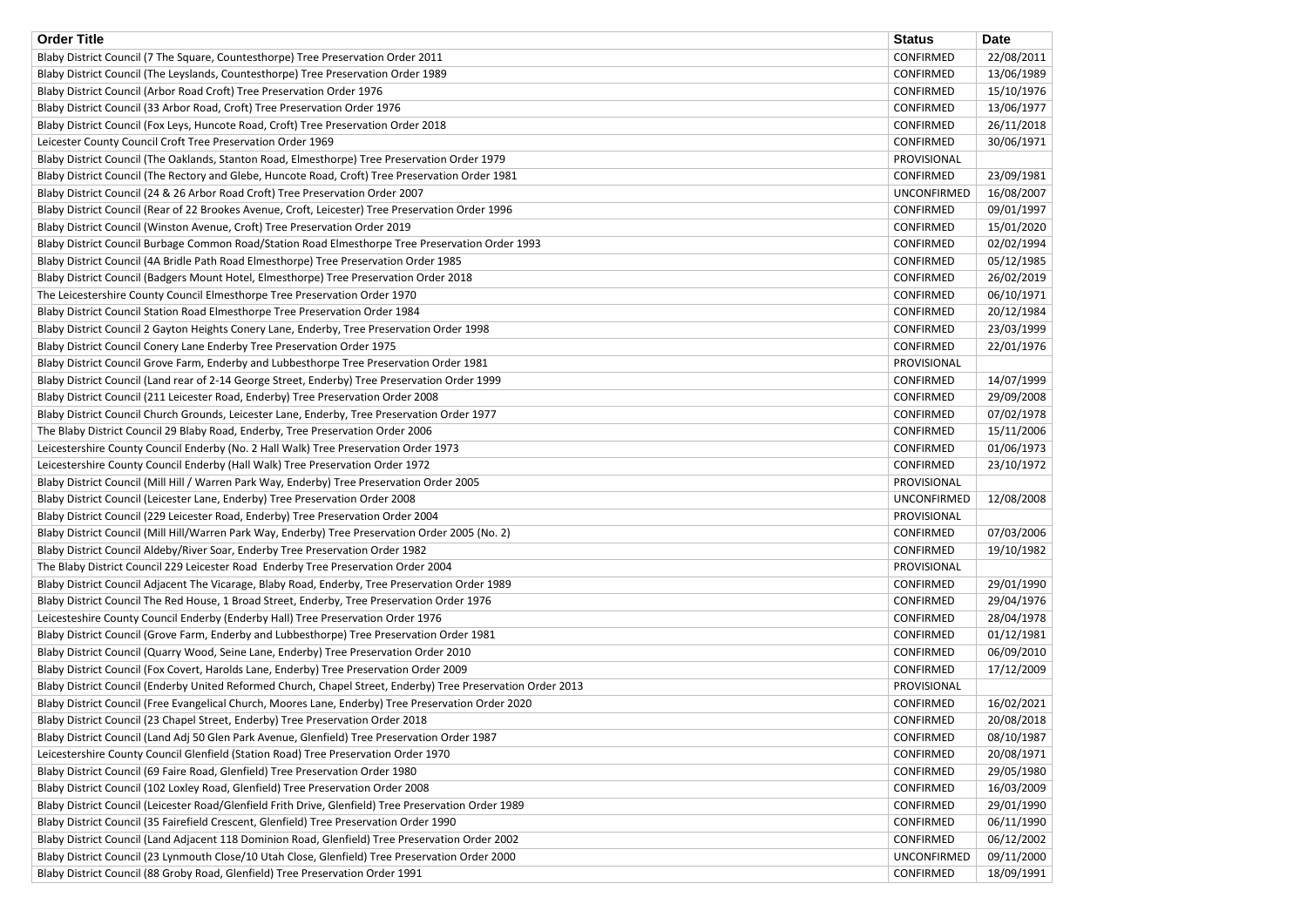| <b>Order Title</b>                                                                                                                                                  | <b>Status</b>      | <b>Date</b> |
|---------------------------------------------------------------------------------------------------------------------------------------------------------------------|--------------------|-------------|
| Blaby District Council (24 Glenfield Frith Drive, Glenfield) Tree Preservation Order 1976                                                                           | PROVISIONAL        | 29/04/1976  |
| Blaby District Council (Land Between 5 & 11 Glenfield Frith Drive, Glenfield) Tree Preservation Order 2004                                                          | <b>CONFIRMED</b>   | 18/08/2004  |
| Blaby District Council (5 and 7 Groby Road and 8 Gynsill Lane, Glenfield) Tree Preservation Order 2007                                                              | <b>CONFIRMED</b>   | 10/01/2008  |
| Blaby District Council (Fairefield Crescent/Gallimore Close, Glenfield) Tree Preservation Order 1979                                                                | <b>CONFIRMED</b>   | 22/04/1980  |
| Blaby District Council (24 Glenfield Frith Drive, Glenfield) Tree Preservation Order 2015                                                                           | <b>CONFIRMED</b>   | 12/11/2015  |
| Blaby District Council (Land to the East of Optimus Point) Tree Preservation Order 2018                                                                             | CONFIRMED          | 19/07/2018  |
| Blaby District Council (3 and 9 Gallimore Close, Glenfield) Tree Preservation Order 2007                                                                            | <b>CONFIRMED</b>   | 26/09/2007  |
| Blaby District Council (Glenfield Frith Drive/Fairefield Crescent, Glenfield) Tree Preservation Order 1976                                                          | <b>CONFIRMED</b>   | 30/07/1976  |
| Blaby District Council (25 & 27 Oakfield Avenue, Glenfield) Tree Preservation Order 2007                                                                            | <b>CONFIRMED</b>   | 11/06/2007  |
| Blaby District Council (Land Fronting Park Drive / Elm Tree Avenue, Glenfield) Tree Preservation Order 2007                                                         | <b>CONFIRMED</b>   | 24/10/2007  |
| Blaby District Council (2 Clovelly Road, Glenfield) Tree Preservation Order 2010                                                                                    | PROVISIONAL        |             |
| Blaby District Council (St Peters Church & Rectory, Glenfield) Tree Preservation Order 1975                                                                         | CONFIRMED          | 21/01/1976  |
| Blaby District Council (4, 6 & 8 Glenville Avenue, Glenfield) Tree Preservation Order                                                                               | CONFIRMED          | 20/07/2007  |
| Blaby District Council (On areas of land to the rear of Station Road, Glenville Avenue, Oakfield Avenue and Leicester Road, Glenfield) Tree Preservation Order 2006 | <b>UNCONFIRMED</b> | 09/02/2007  |
| Blaby District Council (125 Station Road, Glenfield) Tree Preservation Order 1988                                                                                   | CONFIRMED          | 03/10/1988  |
| Blaby District Council (33 Sports Road, Glenfield) Tree Preservation Order 1986                                                                                     | CONFIRMED          | 23/07/1986  |
| Blaby District Council (The Cottage, Park Drive, Glenfield) Tree Preservation Order 1991                                                                            | CONFIRMED          | 10/07/1991  |
| Leicestershire County Council Glenfield (Glen Park Avenue) Tree Preservation Order 1974                                                                             | <b>CONFIRMED</b>   | 20/08/1974  |
| Blaby District Council (Glenfield House, The Square, Glenfield) Tree Preservation Order 1999                                                                        | CONFIRMED          | 10/02/2000  |
| Blaby District Council (Manor Farm, Glenfield) Tree Preservation Order 1985                                                                                         | <b>CONFIRMED</b>   | 07/01/1986  |
| Blaby District Council (Faire Road/Glenfield Frith Drive, Glenfield) Tree Preservation Order 1985                                                                   | CONFIRMED          | 05/12/1985  |
| Blaby District Council (28 Glenfield Frith Drive, Glenfield) Tree Preservation Order 1980                                                                           | <b>CONFIRMED</b>   | 09/12/1980  |
| Blaby District Council (1 Gallimore Close, Glenfield) Tree Preservation Order 1985                                                                                  | CONFIRMED          | 11/09/1985  |
| Blaby District Council (8 Glenfield Frith Drive, Glenfield) Tree Preservation Order 2006                                                                            | CONFIRMED          | 11/04/2007  |
| Blaby District Council (Land at Glenfield Frith Cottages (Dr Barnardos) Waring Close, Off Glenfield Frith Drive, Glenfield) Tree Preservation Order 1998            | <b>CONFIRMED</b>   | 23/03/1999  |
| Leicestershire County Council Glenfield (Rothley Brook) Tree Preservation Order 1971                                                                                | CONFIRMED          | 28/04/1972  |
| Blaby District Council (Land Between 11 & 17 Glenfield Frith Drive, Glenfield) Tree Preservation Order 2004                                                         | <b>CONFIRMED</b>   | 18/08/2004  |
| Blaby District Council (15, The Paddock & The Meadway, Groby Road, Glenfield (No. 2)) Tree Preservation Order 2008                                                  | CONFIRMED          | 18/05/2009  |
| Blaby District Council (9, 15, The Paddock & The Meadway, Groby Road, Glenfield) Tree Preservation Order 2008                                                       | <b>UNCONFIRMED</b> | 19/11/2008  |
| Blaby District Council (Land Adj 50 Glen Park Avenue, Glenfield) Tree Preservation Order 1986                                                                       | SUPERSEDED         |             |
| Blaby District Council (Torcross Close, Glenfield) Tree Preservation Order 1987                                                                                     | CONFIRMED          | 10/06/1987  |
| Blaby District Council (Gynsill Court/Gynsill Lane, Glenfield) Tree Preservation Order 1992                                                                         | CONFIRMED          | 15/12/1992  |
| Blaby District Council (35 Steyning Crescent & 23 & 25 Fairefield Crescent, Glenfield) Tree Preservation Order 1987                                                 | CONFIRMED          | 10/06/1987  |
| Blaby District Council (69A Station Road, Glenfield) Tree Preservation Order 1985                                                                                   | <b>CONFIRMED</b>   | 07/01/1986  |
| Blaby District Council (Land Between Glen Park Avenue and Rothley Brook, Glenfield) Tree Preservation Order 1984                                                    | CONFIRMED          | 23/08/1984  |
|                                                                                                                                                                     |                    |             |
| Blaby District Council (Elm Tree Avenue, Glenfield) Tree Preservation Order 1983                                                                                    | PROVISIONAL        | 23/11/1983  |
| Blaby District Council (Elm Tree Farm, Glenfield) Tree Preservation Order 1981                                                                                      | CONFIRMED          | 02/02/1982  |
| Blaby District Council (Fishley Belt, Glenfield) Tree Preservation Order 1982                                                                                       | CONFIRMED          | 26/08/1982  |
| Blaby District Council (The Gynsills, Glenfield) Tree Preservation Order 1981 - No. 1                                                                               | CONFIRMED          | 17/07/1981  |
| Blaby District Council (The Gynsills, Glenfield, No. 2) Tree Preservation Order 1981                                                                                | CONFIRMED          | 04/12/1981  |
| Blaby District Council (Knight's Bridge, Little Glen Road, Glen Parva) Tree Preservation Order 1983                                                                 | <b>CONFIRMED</b>   | 04/01/1984  |
| Leicestershire County Council Glen Parva (Leicester Road) Tree Preservation Order 1971                                                                              | CONFIRMED          | 21/02/1972  |
| Blaby District Council (Rear of 57 Westview Avenue, Glen Parva) Tree Preservation Order 1984                                                                        | CONFIRMED          | 12/07/1984  |
| Blaby District Council (51 Leicester Road, Glen Parva) Tree Preservation Order 2006                                                                                 | CONFIRMED          | 18/05/2007  |
| Blaby District Council (Off Leicester Road, Glen Parva) Tree Preservation Order 1984                                                                                | CONFIRMED          | 12/07/1984  |
| Blaby District Council (Richmond Drive, Glen Parva) Tree Preservation Order 1975                                                                                    | CONFIRMED          | 08/01/1976  |
| Blaby District Council (Glenhills Court Leicester Road/Little Glen Road Glen Parva) Tree Preservation                                                               | CONFIRMED          | 24/08/2017  |
| Blaby District Council (R/O 2-14 Woodbank, Glen Parva) Tree Preservation Order 1982                                                                                 | <b>CONFIRMED</b>   | 25/11/1982  |
| Blaby District Council (10 Hillsborough Road, Glen Parva) Tree Preservation Order 1994                                                                              | <b>CONFIRMED</b>   | 07/02/1995  |

| <b>Date</b>              |
|--------------------------|
| 29/04/1976               |
| 18/08/2004               |
| 10/01/2008               |
| 22/04/1980               |
| 12/11/2015               |
| 19/07/2018               |
| 26/09/2007               |
| 30/07/1976               |
| 11/06/2007               |
| 24/10/2007               |
|                          |
| 21/01/1976               |
| 20/07/2007               |
| 09/02/2007               |
| 03/10/1988               |
| 23/07/1986               |
| 10/07/1991               |
|                          |
| 20/08/1974               |
| 10/02/2000               |
| 07/01/1986               |
| 05/12/1985               |
| 09/12/1980               |
| 11/09/1985               |
| 11/04/2007               |
| 23/03/1999               |
| 28/04/1972               |
| 18/08/2004               |
| 18/05/200 <mark>9</mark> |
| 19/11/2008               |
|                          |
| 10/06/1987               |
| 15/12/1992               |
| 10/06/1987               |
| 07/01/1986               |
| 23/08/1984               |
| 23/11/1983               |
| 02/02/1982               |
| 26/08/1982               |
| 17/07/1981               |
| 04/12/1981               |
| 04/01/1984               |
| 21/02/1972               |
| 12/07/1984               |
| 18/05/2007               |
| 12/07/1984               |
| 08/01/1976               |
| 24/08/2017               |
| 25/11/1982               |
| 07/02/1995               |
|                          |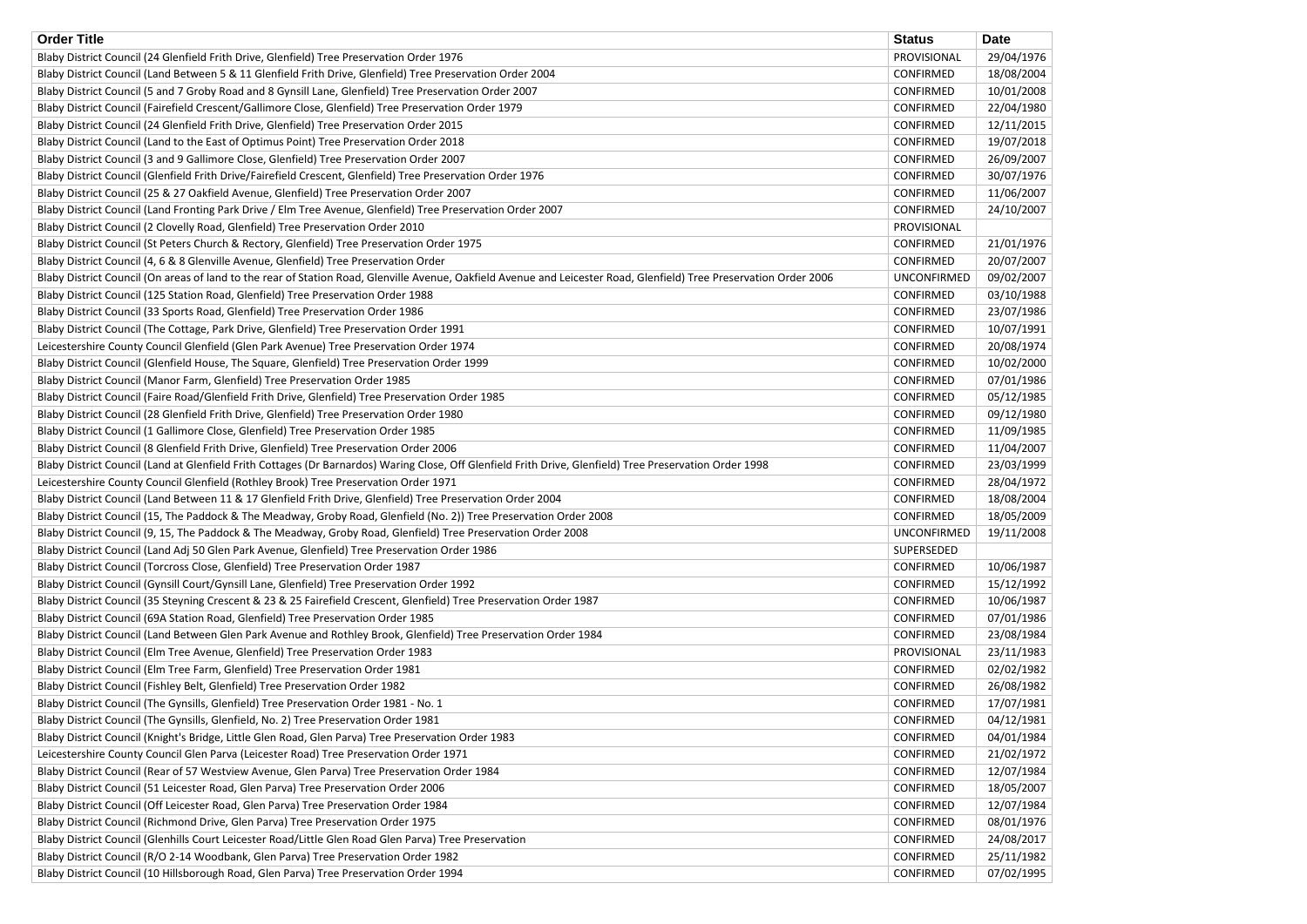| <b>Order Title</b>                                                                                                                | <b>Status</b>      | <b>Date</b> |
|-----------------------------------------------------------------------------------------------------------------------------------|--------------------|-------------|
| Blaby District Council (136 Leicester Road, Glen Parva) Tree Preservation Order 1985                                              | CONFIRMED          | 11/09/1985  |
| Blaby District Council (111 Little Glen Road, Glen Parva) Tree Preservation Order 1990                                            | CONFIRMED          | 14/06/1990  |
| Blaby District Council (Land at 2 Richmond Drive, Glen Parva) Tree Preservation Order 1994                                        | <b>UNCONFIRMED</b> | 13/09/1994  |
| Blaby District Council (Land at 2 Richmond Drive, Glen Parva) Tree Preservation Order 1994 (No. 2)                                | CONFIRMED          | 07/02/1995  |
| Leicestershire County Council Huncote (Forest Road) Tree Preservation Order 1970                                                  | CONFIRMED          | 23/07/1971  |
| Blaby District Council (Hall Farm, Cheney End, Huncote) Tree Preservation Order 1989                                              | <b>CONFIRMED</b>   | 05/04/1989  |
| Blaby District Council (Land Between 17-19 Brook Street, Huncote) Tree Preservation Order 1978                                    | CONFIRMED          | 26/10/1978  |
| Leicestershire County Council Huncote (29 School Lane) Tree Preservation Order 1971                                               | CONFIRMED          | 24/01/1972  |
| Blaby District Council (Located on land adjacent to 2a & 2b Narborough Road, Huncote) Tree Preservation Order 2004                | <b>CONFIRMED</b>   | 06/12/2004  |
| Blaby District Council (Barley Lane, Foston (Kilby) No. 2) Tree Preservation Order 1990                                           | CONFIRMED          | 10/01/1991  |
| Blaby District Council (Barley Lane, Foston, Kilby) Tree Preservation Order 1982                                                  | <b>CONFIRMED</b>   | 25/11/1982  |
| Blaby District Council (Foston House, Kilby (No. 2)) Tree Preservation Order 1982                                                 | <b>CONFIRMED</b>   | 10/01/1983  |
| Blaby District Council (Foston House, Kilby) (No. 1) Tree Preservation Order 1982                                                 | PROVISIONAL        |             |
| Blaby District Council (Dog & Gun Public House, Kilby) Tree Preservation Order 1980                                               | CONFIRMED          | 27/03/1980  |
| Blaby District Council (6 Holt Drive, Kirby Muxloe) Tree Preservation Order 2019                                                  | <b>UNCONFIRMED</b> | 30/09/2019  |
| Blaby District Council (1 Forest Rise, Kirby Muxloe) Tree Preservation Order 2018                                                 | CONFIRMED          | 28/02/2019  |
| Blaby District Council (203 Hinckley Road, Leicester Forest East) Tree Preservation Order 2019                                    | CONFIRMED          | 10/09/2019  |
| Blaby District Council (Land at Court Close, Kirby Muxloe) Tree Preservation Order 2018                                           | CONFIRMED          | 20/08/2018  |
| Blaby District Council (Land Adjacent to Rothley Brook, Kirby Muxloe) Tree Preservation Order 1992                                | CONFIRMED          | 04/08/1993  |
| Blaby District Council (The Airmans (PH), Ratby Lane, Kirby Muxloe) Tree Preservation Order 1999                                  | CONFIRMED          | 14/07/1999  |
| The Blaby District Council (Chestnut Cottage, Gullet Lane, Kirby Muxloe) Tree Preservation Order 2011                             | CONFIRMED          | 06/06/2011  |
| The Borough Council of Hinckley & Bosworth (Land at 12 and 14 Barons Close, Kirby Muxloe) Tree Preservation Order 2009            | <b>CONFIRMED</b>   | 16/12/2009  |
| Blaby District Council (Chestnut Cottage, Gullet Lane, Kirby Muxloe) Tree Preservation Order 2009                                 | <b>UNCONFIRMED</b> | 27/07/2009  |
| Blaby District Council (7 Holt Drive, Kirby Muxloe) Tree Preservation Order 2007                                                  | CONFIRMED          | 26/09/2007  |
| Blaby District Council (32 Main Street, Kirby Muxloe) Tree Preservation Order 1986                                                | CONFIRMED          | 17/07/1986  |
| Blaby District Council (Between 94 & 94a Main Street, Kirby Muxloe) Tree Preservation Order 1997                                  | <b>CONFIRMED</b>   | 16/09/1997  |
| Blaby District Council (151 Hinckley Road, Leicester Forest East) Tree Preservation Order 1999                                    | <b>CONFIRMED</b>   | 05/07/1999  |
| Blaby District Council (29 Barry Drive, Kirby Muxloe) Tree Preservation Order 1985                                                | <b>CONFIRMED</b>   | 07/01/1986  |
| Blaby District Council (Rear of 12 to 18 Barns Close, Kirby Muxloe) Tree Preservation Order 2004                                  | <b>CONFIRMED</b>   | 31/03/2005  |
| Blaby District Council (1 Gullet Lane, Kirby Muxloe) Tree Preservation Order 1985                                                 | <b>CONFIRMED</b>   | 11/09/1985  |
| Blaby District Council (5 Gullet Lane, Kirby Muxloe) Tree Preservation Order 1989                                                 | CONFIRMED          | 19/05/1989  |
| Blaby District Council (No 7 and No 9 Gullet Lane, Kirby Muxloe) Tree Preservation Order 2007                                     | SUPERSEDED         |             |
| Blaby District Council (7 and 9 Gullet Lane, Kirby Muxloe (No. 2)) Tree Preservation Order 2008                                   | CONFIRMED          | 07/10/2008  |
| Leicestershire County Council (The Beeches, Hinckley Road, Leicester Forest East, District of Blaby) Tree Preservation Order 1992 | CONFIRMED          | 08/07/1992  |
| Blaby District Council (White Corners, 402 Ratby Lane, Kirby Muxloe) Tree Preservation Order 2003                                 | CONFIRMED          | 13/04/2004  |
| Blaby District Council (Forest Lodge Hotel, Desford Road, Kirby Muxloe) Tree Preservation Order 2003                              | CONFIRMED          | 20/04/2004  |
| Blaby District Council (Station Road, Kirby Muxloe) Tree Preservation Order 1987                                                  | CONFIRMED          | 10/06/1987  |
| Blaby District Council (Ratby Lane, Kirby Muxloe) Tree Preservation Order 1991                                                    | <b>CONFIRMED</b>   | 24/07/1991  |
| Blaby District Council (The Woodlands, Woodlands Lane, Kirby Muxloe) Tree Preservation Order 1978                                 | <b>CONFIRMED</b>   | 06/10/1978  |
| Leicestershire County Council Kirby Muxloe (Kirby Fields) Tree Preservation Order 1963                                            | CONFIRMED          | 14/10/1963  |
| Blaby District Council (24 Forest Rise, Leicester Forest East (Kirby Muxloe)) Tree Preservation Order 1999                        | <b>CONFIRMED</b>   | 10/02/2000  |
| Leicestershire County Council Leicester Forest East (Kirby Lane Spinneys) Tree Preservation Order 1973                            | CONFIRMED          | 08/03/1974  |
| Blaby District Council (Land to the rear of 9 to 21 Barry Drive, Kirby Muxloe) Tree Preservation Order 2006                       | CONFIRMED          | 07/12/2006  |
| Blaby District Council (Duaig, Gullet Lane, Kirby Muxloe) Tree Preservation Order 2006                                            | <b>UNCONFIRMED</b> | 04/05/2006  |
| Blaby District Council (Woodheyes, 231 Hinckley Road, Kirby Muxloe) Tree Preservation Order 1983                                  | <b>CONFIRMED</b>   | 11/05/1983  |
| Blaby District Council (1 Main Street, Kirby Muxloe) Tree Preservation Order 1999                                                 | CONFIRMED          | 04/08/1999  |
| Blaby District Council (Land North, East & South of Kirby Muxloe Castle, Kirby Muxloe) Tree Preservation Order 1993               | SUPERSEDED         |             |
| Blaby District Council (Land North, East & South of Kirby Muxloe Castle) Tree Preservation Order 1994                             | CONFIRMED          | 07/02/1995  |
| Blaby District Council (399 Ratby Lane, Kirby Muxloe) Tree Preservation Order 2004                                                | CONFIRMED          | 03/03/2005  |
|                                                                                                                                   |                    |             |

| <b>Date</b> |
|-------------|
| 11/09/1985  |
| 14/06/1990  |
| 13/09/1994  |
| 07/02/1995  |
| 23/07/1971  |
| 05/04/1989  |
| 26/10/1978  |
| 24/01/1972  |
| 06/12/2004  |
| 10/01/1991  |
| 25/11/1982  |
| 10/01/1983  |
|             |
|             |
| 27/03/1980  |
| 30/09/2019  |
| 28/02/2019  |
| 10/09/2019  |
| 20/08/2018  |
| 04/08/1993  |
| 14/07/1999  |
| 06/06/2011  |
| 16/12/2009  |
| 27/07/2009  |
| 26/09/2007  |
| 17/07/1986  |
| 16/09/1997  |
| 05/07/1999  |
| 07/01/1986  |
| 31/03/2005  |
| 11/09/1985  |
| 19/05/1989  |
|             |
| 07/10/2008  |
| 08/07/1992  |
| 13/04/2004  |
| 20/04/2004  |
| 10/06/1987  |
| 24/07/1991  |
| 06/10/1978  |
| 14/10/1963  |
|             |
| 10/02/2000  |
| 08/03/1974  |
| 07/12/2006  |
| 04/05/2006  |
| 11/05/1983  |
| 04/08/1999  |
|             |
| 07/02/1995  |
| 03/03/2005  |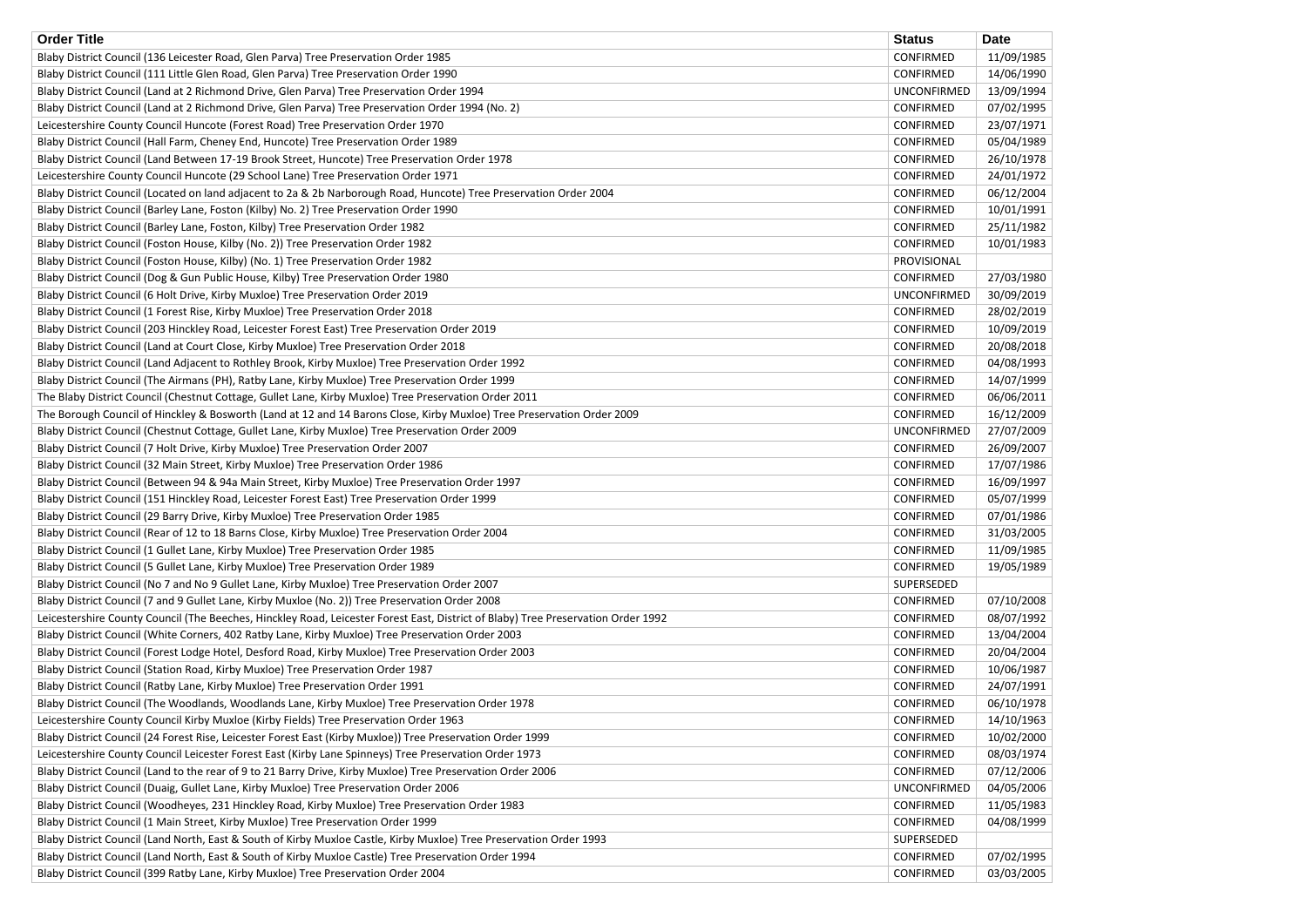| <b>Order Title</b>                                                                                                                                           | <b>Status</b>      | <b>Date</b> |
|--------------------------------------------------------------------------------------------------------------------------------------------------------------|--------------------|-------------|
| Blaby District Council (4 Kirby Lane, Kirby Muxloe) Tree Preservation Order 1986                                                                             | <b>CONFIRMED</b>   | 13/05/1986  |
| Blaby District Council (Forest Rise, Kirby Muxloe) Tree Preservation Order 1988                                                                              | <b>CONFIRMED</b>   | 27/07/1988  |
| Blaby District Council (Woodland West of Nos. 29-43 Barry Drive, Kirby Muxloe) Tree Preservation Order 1994                                                  | CONFIRMED          | 19/07/1995  |
| Blaby District Council (11/13 Forest Rise, Kirby Muxloe) Tree Preservation Order 1992                                                                        | <b>CONFIRMED</b>   | 20/04/1993  |
| Blaby District Council (1 Hedgerow Lane, Kirby Muxloe) Tree Preservation Order 1989                                                                          | <b>CONFIRMED</b>   | 04/07/1989  |
| Leicestershire County Council Kirby Muxloe (Forest Edge) Tree Preservation Order 1965                                                                        | <b>CONFIRMED</b>   | 15/07/1965  |
| Blaby District Council (Land at 40B Desford Road, Kirby Muxloe) Tree Preservation Order 1994                                                                 | CONFIRMED          | 19/04/1994  |
| Blaby District Council (Land including & forming part of 11, 15, 15a, 17, 21, 23, 27a & 29a Barry Drive, Leicester Forest East) Tree Preservation Order 2005 | <b>UNCONFIRMED</b> | 09/06/2006  |
| Blaby District Council (Granville, Hinckley Road, Kirby Muxloe) Tree Preservation Order 1979                                                                 | CONFIRMED          | 22/01/1980  |
| Blaby District Council (4 Holt Drive, Kirby Muxloe) Tree Preservation Order 2000                                                                             | CONFIRMED          | 22/06/2000  |
| Blaby District Council (103 Hinckley Road, Leicester Forest East) Tree Preservation Order 2017                                                               | CONFIRMED          | 14/12/2017  |
| Blaby District Council (Land at Boyers Lodge, Leicester Forest East) Tree Preservation Order 1992 (No. 2)                                                    | CONFIRMED          | 04/08/1993  |
| Blaby District Council (Grounds of Kathleen Rutland Home for the Blind, Leicester Forest East) Tree Preservation Order 2018                                  | CONFIRMED          | 06/12/2018  |
| Blaby District Council (Land at Boyers Lodge, Leicester Forest East) Tree Preservation Order 1992 (No. 1)                                                    | CONFIRMED          | 04/08/1993  |
| Blaby District Council (Leicester Forest East (Forest Farm) Kirby Muxloe) Tree Preservation Order 1982                                                       | <b>CONFIRMED</b>   | 22/02/1982  |
| Leicestershire County Council (Leicester Forest East) Tree Preservation Order 1962                                                                           | CONFIRMED          | 15/01/1963  |
| Blaby District Council (Land at Nos. 1, 2, 3 & 4 Elliott Drive, Leicester Forest East) Tree Preservation Order 1998 (No. 2)                                  | <b>CONFIRMED</b>   | 10/12/1998  |
| Blaby District Council (19 Warren Lane, Leicester Forest East) Tree Preservation Order 2005                                                                  | CONFIRMED          | 22/12/2005  |
| Blaby District Council (190 Hinckley Road, Leicester Forest East) Tree Preservation Order 2005                                                               | <b>CONFIRMED</b>   | 14/10/2005  |
| Blaby District Council (210 Hinckley Road, Leicester Forest East) Tree Preservation Order 2008                                                               | <b>CONFIRMED</b>   | 12/08/2008  |
| Blaby District Council (11 Copse Close, Leicester Forest East) Tree Preservation Order 1993                                                                  | CONFIRMED          | 04/08/1993  |
| Blaby District Council (55, 57 & 59 Hinckley Road, Leicester Forest East) Tree Preservation Order 2008                                                       | <b>UNCONFIRMED</b> | 19/11/2008  |
| Blaby District Council (55, 57 & 59 Hinckley Road Leicester Forest East (No. 2)) Tree Preservation Order 2009                                                | CONFIRMED          | 11/05/2009  |
| Blaby District Council (154, 156 & 158 Hinckley Road, Leicester Forest East) Tree Preservation Order 2009                                                    | CONFIRMED          | 23/04/2009  |
| Blaby District Council (The Oaklands, Leicester Forest West No. 1) Tree Preservation Order 1975                                                              | CONFIRMED          | 02/06/1975  |
| Blaby District Council (Old Brake Wood, East of Dans Lane, Leicester Forest West) Tree Preservation Order 2008                                               | <b>CONFIRMED</b>   | 18/07/2008  |
| Blaby District Council (Land West of Oakmere Grange, Peckleton Lane, Leicester Forest West) Tree Preservation Order 2006                                     | <b>CONFIRMED</b>   | 24/01/2007  |
| Blaby District Council (Land Surrounding Peckleton Rise, Peckleton Lane, Leicester Forest West) Tree Preservation Order 2004                                 | <b>CONFIRMED</b>   | 06/05/2005  |
| Blaby District Council (Beggars Lane and Lubbesthorpe Bridle Road) Tree Preservation Order 2008                                                              | <b>UNCONFIRMED</b> | 11/08/2008  |
| Blaby District Council (70 Leicester Road, Narborough) Tree Preservation Order 2013                                                                          | CONFIRMED          | 09/08/2013  |
| Blaby District Council (The Woodlands, Forest Road, Narborough (No. 3)) Tree Preservation Order 1990                                                         | <b>CONFIRMED</b>   | 23/10/1990  |
| Blaby District Council (Ashcroft Hostel (52, 52a & 52b) Huncote Road, Narborough) Tree preservation Order 2013                                               | PROVISIONAL        |             |
| Blaby District Council (All Saints Church, Church Lane, Narborough) Tree Preservation Order 2019                                                             | CONFIRMED          | 22/10/2019  |
| Blaby District Council (Park Bungalow, William Street, Narborough) Tree Preservation Order 2019                                                              | <b>UNCONFIRMED</b> | 29/11/2019  |
| Blaby District Council (Littlethorpe House, The Square, Littlethorpe) Tree Preservation Order 1992                                                           | CONFIRMED          | 02/10/1992  |
| Blaby District Council (River Soar/Warwick Road, Littlethorpe and Whetstone) Tree Preservation Order 1981                                                    | CONFIRMED          | 08/10/1981  |
| Blaby District Council (Station Road, Littlethorpe) Tree Preservation Order 1975                                                                             | <b>CONFIRMED</b>   | 04/07/1975  |
| Blaby District Council (Carlton Hayes, Narborough) Tree Preservation Order 1987 (No. 1)                                                                      | CONFIRMED          | 11/07/1991  |
| Blaby District Council (Carlton Hayes, Narborough) Tree Preservation Order 1990 (No. 2)                                                                      | CONFIRMED          | 11/07/1991  |
| Blaby District Council (66 Huncote Road, Narborough) Tree Preservation Order 1990                                                                            | CONFIRMED          | 15/11/1990  |
| Blaby District Council (5 Sharpe Way, Narborough) Tree Preservation Order 2000                                                                               | <b>CONFIRMED</b>   | 09/11/2000  |
| Blaby District Council (The Echo, Cosby Road, Littlethorpe) Tree Preservation Order 1984                                                                     | CONFIRMED          | 15/02/1984  |
| Blaby District Council (46 Leicester Road, Narborough) Tree Preservation Order 1981                                                                          | CONFIRMED          | 18/08/1981  |
| Blaby District Council (48 Leicester Road, Narborough) Tree Preservation Order 1981                                                                          | CONFIRMED          | 19/08/1981  |
| Blaby District Council (65 Leicester Road, Narborough) Tree Preservation Order 1981                                                                          | CONFIRMED          | 17/07/1981  |
| Blaby District Council (58 Leicester Road, Narborough) Tree Preservation Order 1980                                                                          | <b>CONFIRMED</b>   | 21/11/1980  |
| Leicestershire County Council Narborough (Carlton Avenue) Tree Preservation Order 1970                                                                       | CONFIRMED          | 12/05/1971  |
| Blaby District Council (Carlton Hayes, Narborough) Tree Preservation Order (No. 2)                                                                           | <b>CONFIRMED</b>   | 11/07/1991  |
| Bkaby District Council (Littlethorpe House, 10 The Square, Littlethorpe) Tree Preservation Order 2011                                                        | CONFIRMED          | 16/11/2011  |
|                                                                                                                                                              |                    |             |

| 13/05/198              |
|------------------------|
| 27/07/198              |
| 19/07/199!             |
| 20/04/1993             |
| 04/07/198              |
| 15/07/196              |
| 19/04/199              |
| 09/06/200              |
| 22/01/1980             |
| 22/06/200              |
| 14/12/2011             |
| 04/08/1993             |
| 06/12/2018             |
| 04/08/199              |
| 22/02/198              |
| 15/01/196              |
| 10/12/1998             |
| 22/12/200!             |
| 14/10/200!             |
| 12/08/2008             |
| 04/08/199              |
| 19/11/2008             |
| 11/05/2009             |
| 23/04/2009             |
| 02/06/197!             |
| 18/07/2008             |
| 24/01/200 <sup>-</sup> |
| 06/05/200!             |
| 11/08/2008             |
| 09/08/201              |
| 23/10/1990             |
|                        |
| 22/10/2019             |
| 29/11/2019             |
| 02/10/1992             |
| 08/10/198              |
| 04/07/197              |
| 11/07/1991             |
| 11/07/1991             |
| 15/11/1990             |
| 09/11/200              |
| 15/02/1984             |
| 18/08/198              |
| 19/08/198              |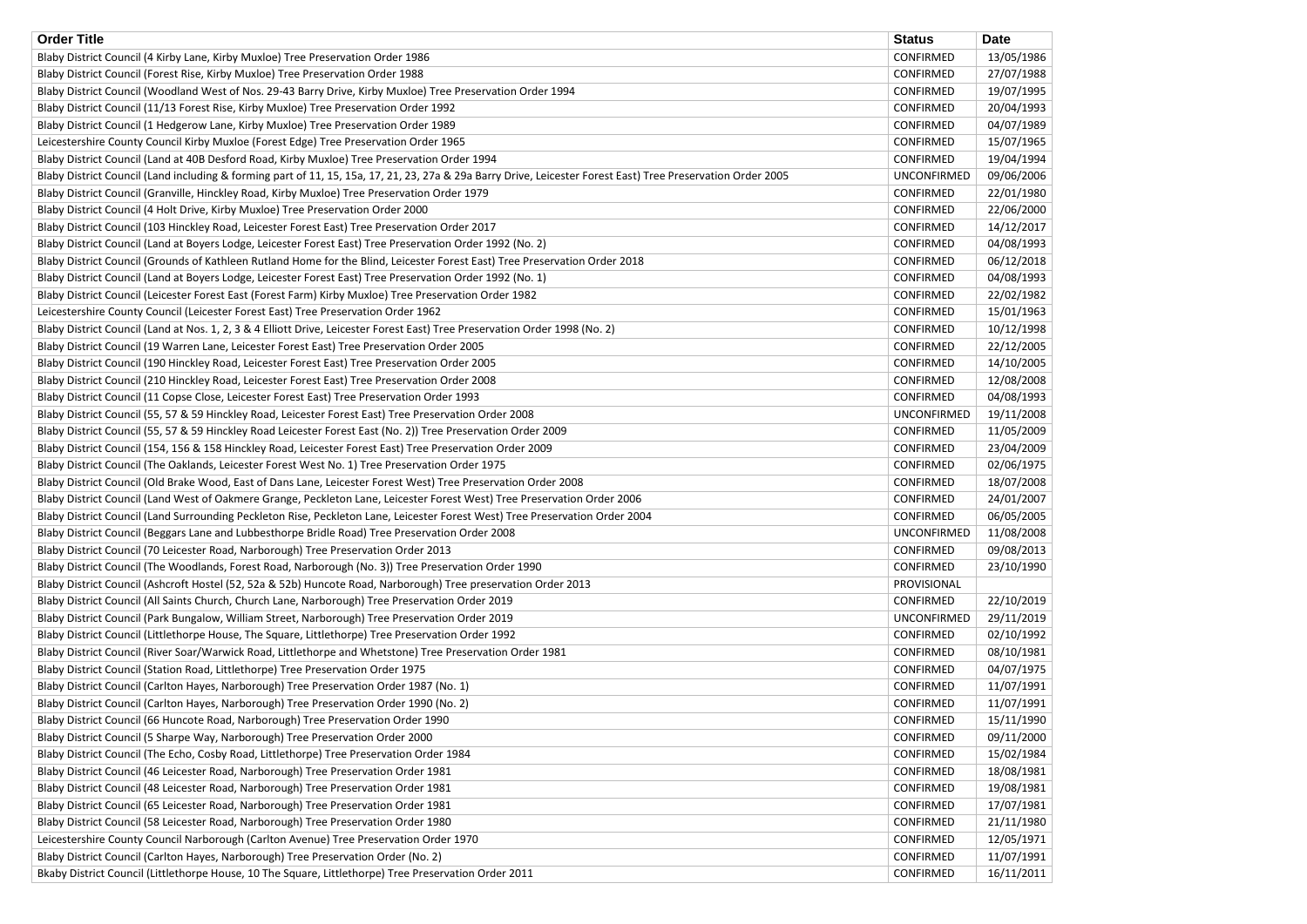| <b>Order Title</b>                                                                                                                                                            | <b>Status</b>      | <b>Date</b> |
|-------------------------------------------------------------------------------------------------------------------------------------------------------------------------------|--------------------|-------------|
| Blaby District Council (The Woodlands, Narborough, No.2) Tree Preservation Order 1983                                                                                         | <b>CONFIRMED</b>   | 02/08/1983  |
| Blaby District Council (Pastures Farm, Narborough (No.2)) Tree Preservation Order 1982                                                                                        | <b>CONFIRMED</b>   | 10/01/1983  |
| Blaby District Council (Council Offices, South East of 15 Desford Road, Narborough) Tree Preservation Order 2005                                                              | <b>CONFIRMED</b>   | 13/02/2006  |
| Blaby District Council (Rear of 10 Chaucer Street, Narborough) Tree Preservation Order 2005                                                                                   | CONFIRMED          | 23/09/2005  |
| Blaby District Council (Land rear of 28 & 30 Desford Road, Narborough) Tree Preservation Order 1976                                                                           | <b>CONFIRMED</b>   | 15/10/1976  |
| Leicestershire County Council (Narborough Hall and Coventry Road) Tree Preservation Order 1966                                                                                | <b>CONFIRMED</b>   | 19/04/1966  |
| Leicestershire County Council Narborough (The Cedars) Tree Preservation Order 1972                                                                                            | CONFIRMED          | 26/09/1972  |
| Blaby District Council (7 & 9 Park Road, Narborough) Tree Preservation Order 2000                                                                                             | <b>CONFIRMED</b>   | 30/11/2000  |
| Blaby District Council (14 Leicester Road, Narborough) Tree Preservation Order 1988                                                                                           | CONFIRMED          | 03/10/1988  |
| Leicestershire County Council Narborough (Copt Oak Road) Tree Preservation Order 1971                                                                                         | CONFIRMED          | 01/05/1972  |
| Blaby District Council (The Woodlands, Narborough) Tree Preservation Order 1983                                                                                               | SUPERSEDED         | 10/05/1983  |
| Blaby District Council Tree Preservation Order Between Public Open Space, Netherfield Drive and Granitethorpe Quarry, Leicester Road, Sapcote 2017                            | <b>CONFIRMED</b>   | 24/07/2017  |
| Blaby District Council, Sapcote Quarry, Leicester Road, Sapcote, Tree Preservation Order 2015                                                                                 | CONFIRMED          | 10/12/2015  |
| Blaby District Council (Land at The Limes, Sapcote) Tree Preservation Order 2019                                                                                              | CONFIRMED          | 21/06/2019  |
| The Leicester County Council Aston Firs, Elmesthorpe Plantation and Freeholt Wood Tree Preservation Order 1967                                                                | PROVISIONAL        |             |
| Blaby District Council (North of Parkhouse Farm, Stanton Road, Sapcote) Tree Preservation Order 1994                                                                          | CONFIRMED          | 28/10/1994  |
| Blaby District Council (Land South of Hinckley Road, Sapcote) Tree Preservation Order 2019                                                                                    | CONFIRMED          | 10/01/2020  |
| Blaby District Council (Leicester Road, Sapcote) Tree Preservation Order 2003                                                                                                 | <b>UNCONFIRMED</b> | 11/12/2003  |
| Blaby District Council (The Manse, Leicester Road, Sapcote) Tree Preservation Order 1985                                                                                      | CONFIRMED          | 29/10/1985  |
| Leicestershire County Council (Sapcote) Tree Preservation Order 1971                                                                                                          | CONFIRMED          | 04/02/1972  |
| Blaby District Council (Leicester Road, Sharnford) Tree Preservation Order 1984                                                                                               | CONFIRMED          | 04/12/1984  |
| Blaby District Council (Soar Brook/Leicester Road, Sharnford) Tree Preservation Order 1983 (No. 2)                                                                            | <b>CONFIRMED</b>   | 23/02/1983  |
| Blaby District Council (Soar Brook/Leicester Road, Sharnford) Tree Preservation Order 1982                                                                                    | SUPERSEDED         |             |
| Blaby District Council (The Rectory, Sharnford) Tree Preservation Order 1982                                                                                                  | CONFIRMED          | 16/09/1982  |
| Blaby District Council (Aston Lane, Sharnford) Tree Preservation Order 1974                                                                                                   | CONFIRMED          | 06/02/1975  |
| Blaby District Council (Tall Trees, Long Street, Stoney Stanton) Tree Preservation Order 1987                                                                                 | <b>CONFIRMED</b>   | 11/12/1987  |
| Blaby District Council (Stanton House, Long Street, Stoney Stanton) Tree Preservation Order 1979                                                                              | CONFIRMED          | 04/07/1979  |
| Leicestershire County Council Stoney Stanton (Highfield House) Tree Preservation Order 1978                                                                                   | CONFIRMED          | 19/09/1978  |
| Blaby District Council (Land to the rear of 33-35 Mays Farm Drive, Stoney Stanton) Tree Preservation Order 2019                                                               | <b>CONFIRMED</b>   | 03/10/2019  |
| Leicestershire County Council Stoney Stanton (Greencroft) Tree Preservation Order 1972                                                                                        | CONFIRMED          | 20/10/1972  |
| Blaby District Council (The Fleet, Stoney Stanton) Tree Preservation Order 2018                                                                                               | <b>CONFIRMED</b>   | 15/08/2018  |
| Blaby District Council (Blue Bell Inn, Long Street, Stoney Stanton) Tree Preservation Order 2007                                                                              | CONFIRMED          | 10/12/2007  |
| Blaby District Council (Sapcote Road, Stoney Stanton) Tree Preservation Order 1977                                                                                            | <b>CONFIRMED</b>   | 07/02/1978  |
| Blaby District Council (Long Street, Stoney Stanton) Tree Preservation Order 1977                                                                                             | CONFIRMED          | 07/02/1978  |
| Blaby District Council (Lanes Hill Grove, Stoney Stanton) Tree Preservation Order 1977                                                                                        | CONFIRMED          | 07/02/1978  |
| Blaby District Council (Rear of 4 Knights Close, Stoney Stanton) Tree Preservation Order 1996                                                                                 | CONFIRMED          | 05/07/1996  |
| Leicestershire County Council Thurlaston (The Holt) Tree Preservation Order 1970                                                                                              | CONFIRMED          | 09/07/1971  |
| Blaby District Council (The Lodge, Leicester Road, Thurlaston) Tree Preservation Order 1975                                                                                   | <b>CONFIRMED</b>   | 26/11/1975  |
| Leicestershire County Council Thurlaston (Enderby Road) Tree Preservation Order 1970                                                                                          | CONFIRMED          | 24/06/1971  |
| Blaby District Council (Thurlaston Rectory) Tree Preservation Order 1982                                                                                                      | CONFIRMED          | 24/05/1983  |
| Blaby District Council (Yennards Farm, Croft Road, Thurlaston) Tree Preservation Order 1975                                                                                   | <b>CONFIRMED</b>   | 02/06/1975  |
| Blaby District Council (1 Tyers Close, Thurlaston) Tree Preservation Order 2005                                                                                               | CONFIRMED          | 14/10/2005  |
| Blaby District Council (Central Close, Whetstone) Tree Preservation Order 2019                                                                                                | CONFIRMED          | 20/08/2018  |
| Blaby District Council (Whetstone Court, Whetstone) Tree Preservation Order 2005                                                                                              | CONFIRMED          | 01/02/2006  |
|                                                                                                                                                                               | CONFIRMED          | 01/02/2006  |
| Blaby District Council (St Peter's Churchyard, Whetstone) Tree Preservation Order 2005<br>Leicestershire County Council Whetstone (The Vicarage) Tree Preservation Order 1973 | CONFIRMED          | 08/10/1973  |
|                                                                                                                                                                               | CONFIRMED          |             |
| Blaby District Council (Land at North End of Broadbent Close, Whetstone) Tree Preservation Order 2007                                                                         |                    | 08/11/2007  |
| Leicestershire County Council Whetstone (Brook Street) Tree Preservation Order 1971                                                                                           | CONFIRMED          | 06/10/1971  |
| Blaby District Council (Land adjacent 42 Cambridge Road / Ashville Way, Whetstone) Tree Preservation Order 1993                                                               | CONFIRMED          | 26/01/1994  |

| <b>Date</b> |
|-------------|
| 02/08/1983  |
| 10/01/1983  |
| 13/02/2006  |
| 23/09/2005  |
| 15/10/1976  |
| 19/04/1966  |
| 26/09/1972  |
| 30/11/2000  |
| 03/10/1988  |
| 01/05/1972  |
| 10/05/1983  |
| 24/07/2017  |
|             |
| 10/12/2015  |
| 21/06/2019  |
|             |
| 28/10/1994  |
| 10/01/2020  |
| 11/12/2003  |
| 29/10/1985  |
| 04/02/1972  |
| 04/12/1984  |
| 23/02/1983  |
|             |
| 16/09/1982  |
| 06/02/1975  |
| 11/12/1987  |
| 04/07/1979  |
| 19/09/1978  |
| 03/10/2019  |
| 20/10/1972  |
| 15/08/2018  |
| 10/12/2007  |
| 07/02/1978  |
| 07/02/1978  |
| 07/02/1978  |
|             |
| 05/07/1996  |
| 09/07/1971  |
| 26/11/1975  |
| 24/06/1971  |
| 24/05/1983  |
| 02/06/1975  |
| 14/10/2005  |
| 20/08/2018  |
| 01/02/2006  |
| 01/02/2006  |
| 08/10/1973  |
| 08/11/2007  |
| 06/10/1971  |
| 26/01/1994  |